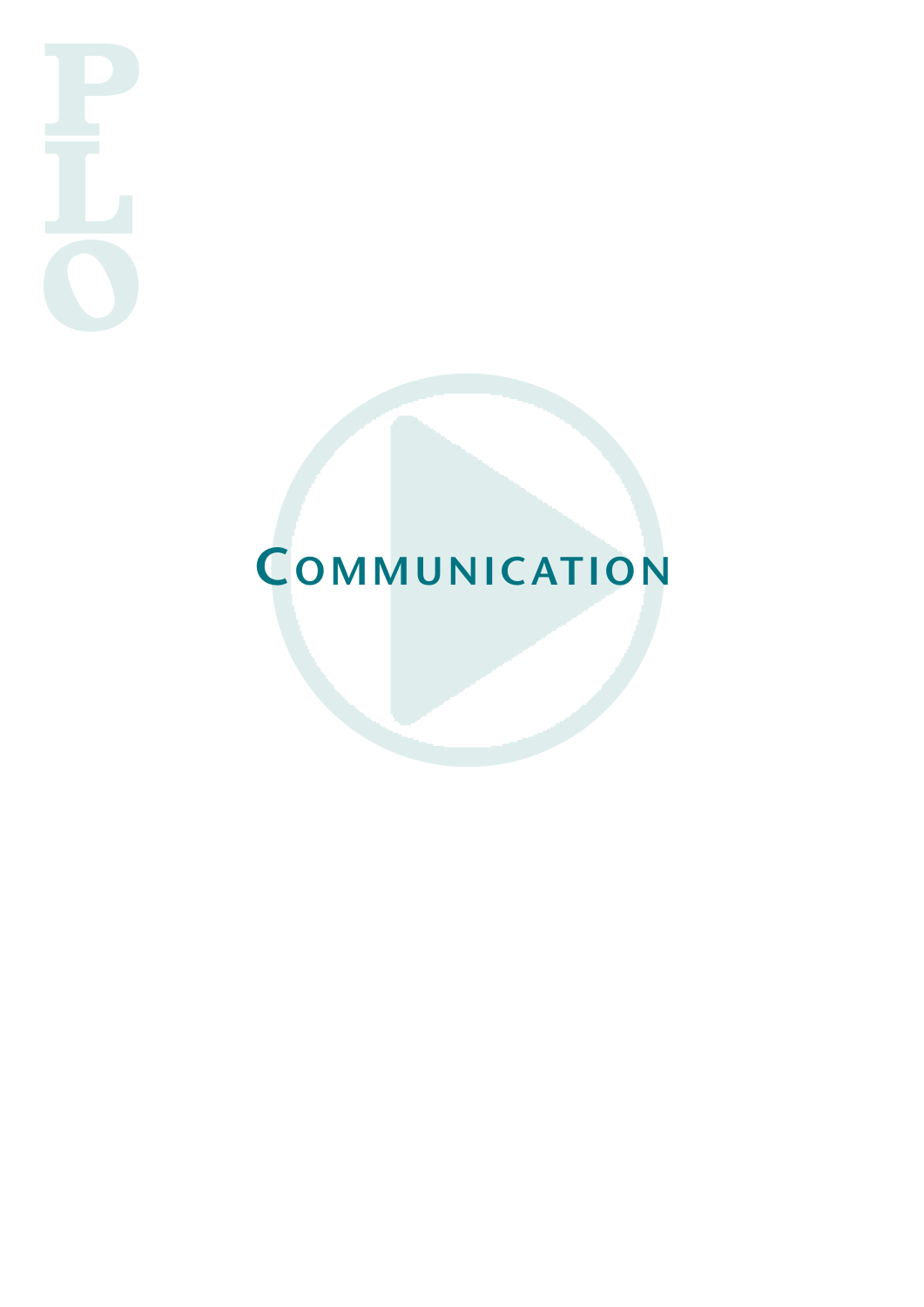You will find much of the information written for laryngectomees about communication helpful in understanding how you can communicate best after your operation. However there are some details that are a little different from a laryngectomee.

- **Q What are my options for communication?**
- **A Mouthing**, developing to a whispered oesophageal speech
	- Electro larynx/communication aids  $\bullet$
	- $\bullet$ Writing
	- $\bigodot$ Surgical voice restoration

Or a combination of the above.

- **Q Many laryngectomees seem to have surgical voice restoration offered at the time of their operation. Can I have a voice prosthesis?**
- **A** <sup>A</sup> PLO operation is more extensive than <sup>a</sup> laryngectomy, and most surgeons prefer to wait until the new gullet has healed well before placing a voice prosthesis. Surgical voice restoration works well for only a small number of PLO patients because the prosthesis lies in the new, reconstructed gullet rather than the throat tissue, often preserved in laryngectomees, giving a quite wet whispered voice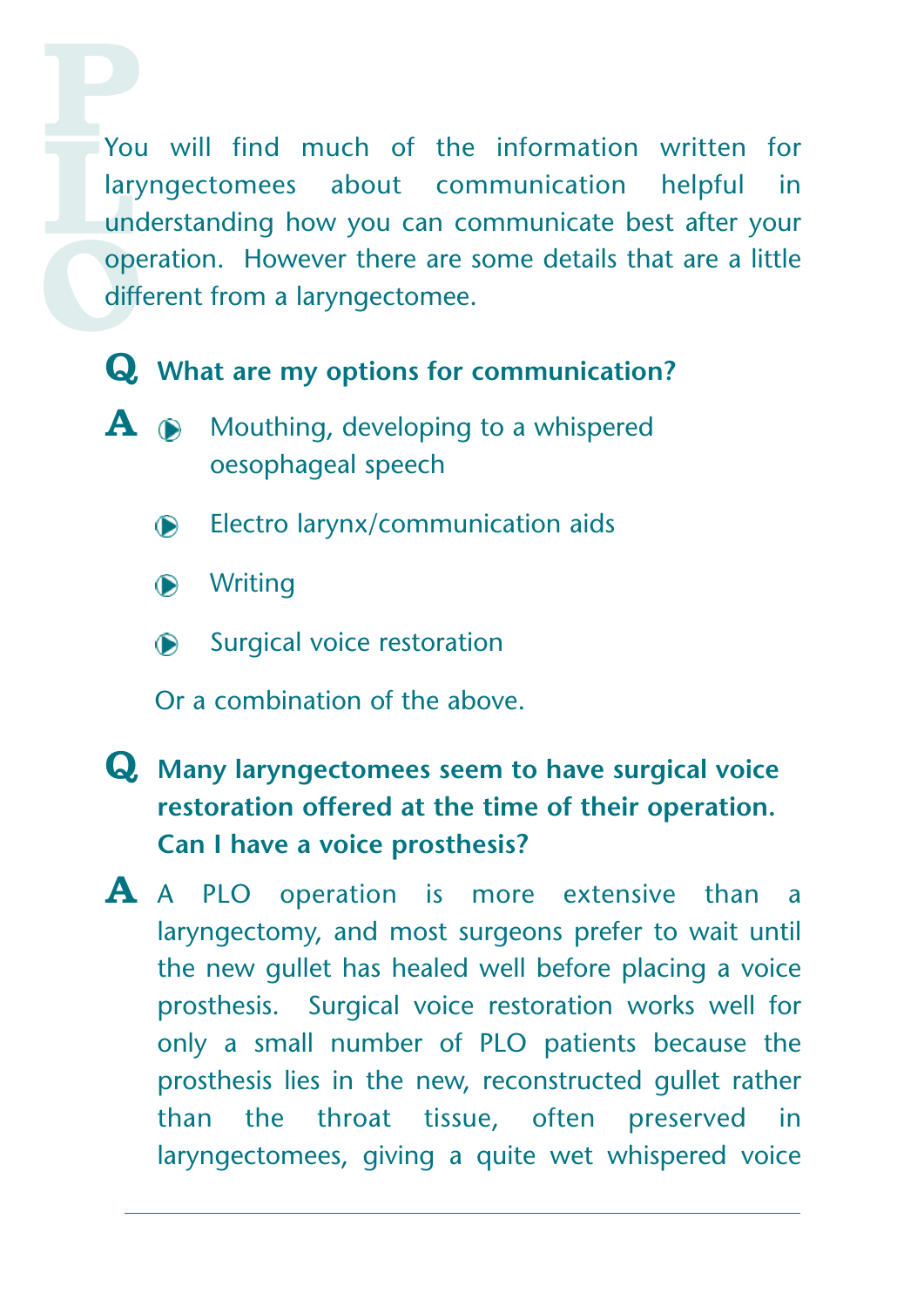quality. The effort of producing the new 'voice' may also add to reflux problems. Your Surgeon and Speech and Language Therapist will be able to tell you if a voice prosthesis will help you.

## **Q When can <sup>I</sup> be considered for <sup>a</sup> voice prosthesis?**

**A** This will be determined by how quickly your body heals, and whether you need radiotherapy. This may be about six months after your treatment.

## **Q How can <sup>I</sup> reduce the reflux from my stomach when I talk?**

- **A** Try to relax and reduce the effort you put into your speech, whichever method you are using. Greater effort will no longer give you a louder volume. Instead use lower breathing and mouth clearly. Speaking after meals will need particular care, with upright posture, and a gentle effort.
- **Q The air rushing out of my stoma as <sup>I</sup> talk is distracting, and embarrassing. What can I do to reduce it?**
- **A** Keep developing <sup>a</sup> relaxed gentle approach to breathing, aiming to develop a pattern that reduces the natural tendency to force the air, seeking a louder volume. The volume of your voice cannot be made louder by stronger breath.